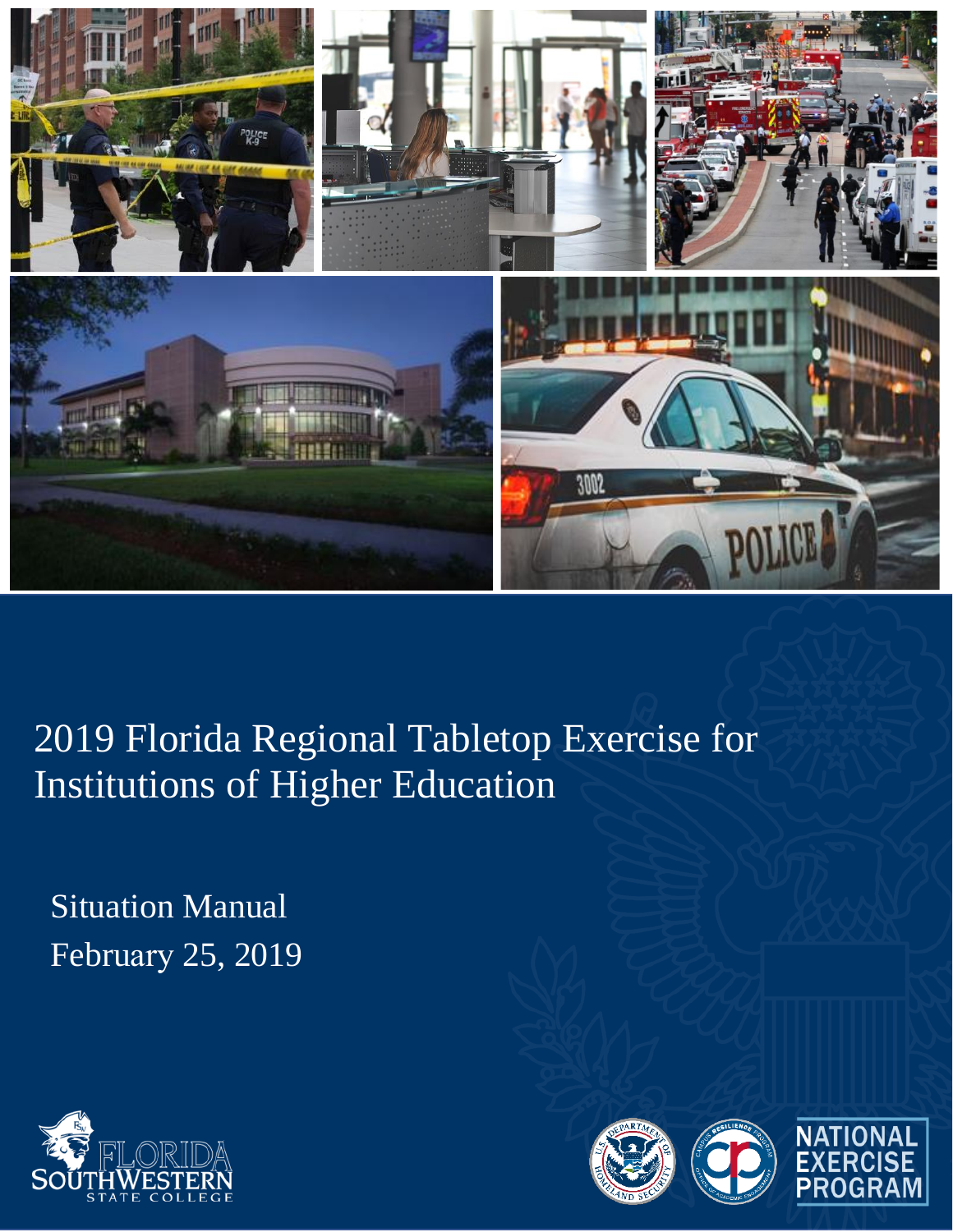

## **HANDLING INSTRUCTIONS**

The title of this document is the *2019 Florida Regional Tabletop Exercise for Institutions of Higher Education Situation Manual*. This Situation Manual reflects the information provided to the exercise planning team as of the date of publication and may be modified prior to execution at the direction of the Exercise Director.

This document should be handled in accordance with appropriate directives as decided by the Exercise Sponsors. This document was developed for "*Exercise Use Only*". For permission to reproduce this document in whole or in part, or for more information on this exercise, please consult the following points of contact:

### **Office of Academic Engagement**

Department of Homeland Security AcademicEngagement@hq.dhs.gov

### **National Exercise Program**

Federal Emergency Management Agency NEP@fema.dhs.gov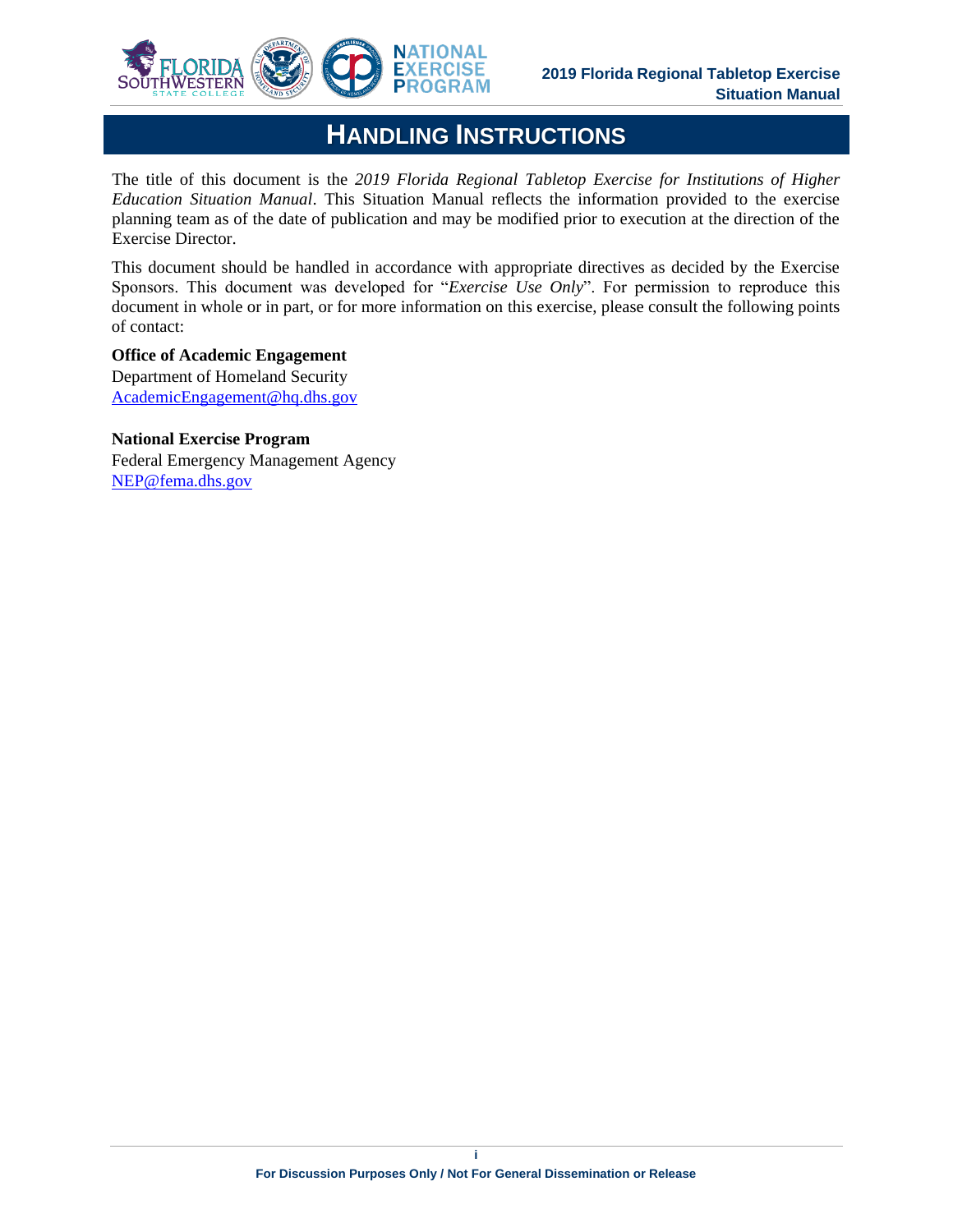

# **TABLE OF CONTENTS**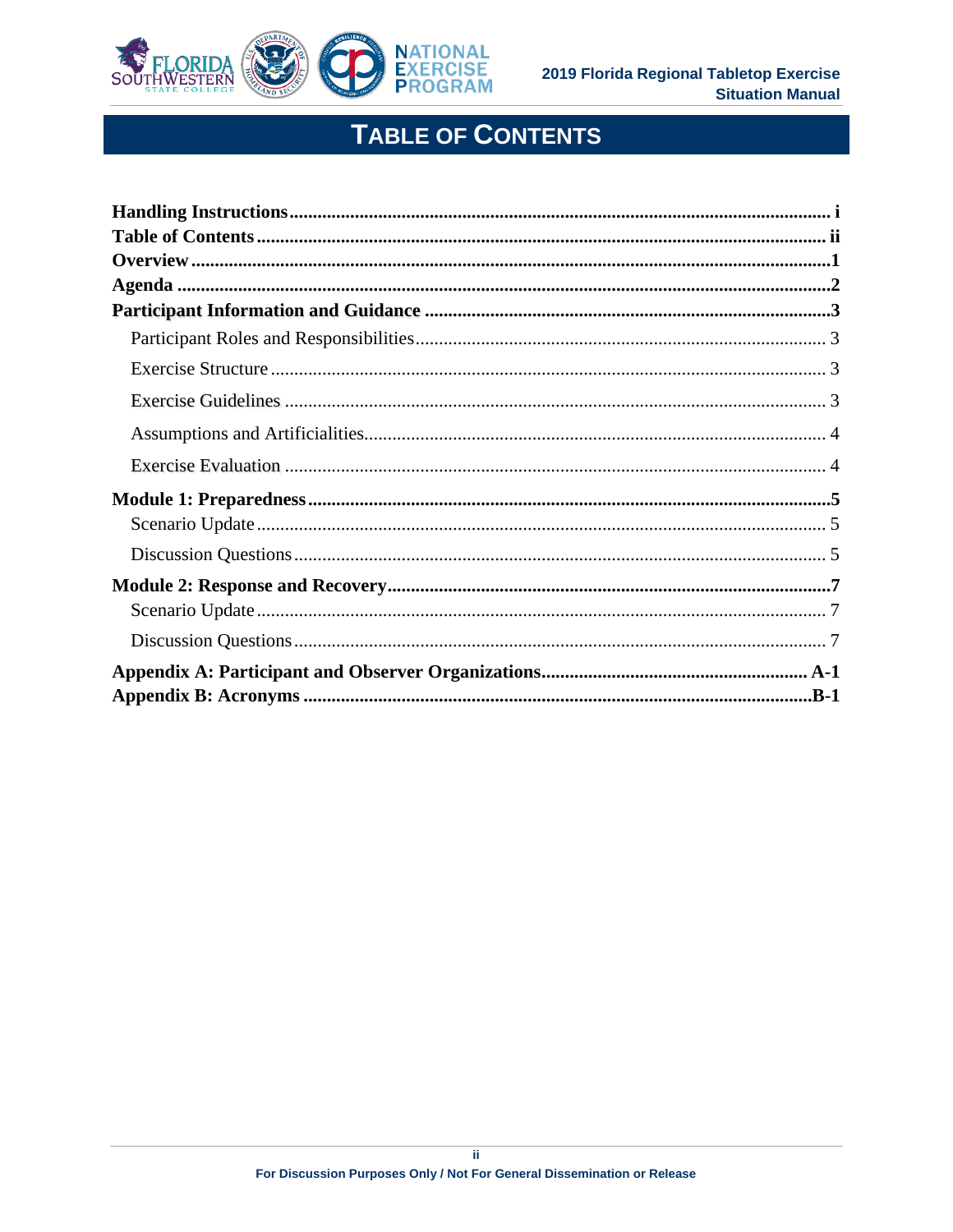

## **OVERVIEW**

| <b>Exercise Name</b> | 2019 Florida Regional Tabletop Exercise for Institutions of Higher Education                                                                                                                                                                                                                                                                                                                                                                                                                                        |
|----------------------|---------------------------------------------------------------------------------------------------------------------------------------------------------------------------------------------------------------------------------------------------------------------------------------------------------------------------------------------------------------------------------------------------------------------------------------------------------------------------------------------------------------------|
| <b>Exercise Date</b> | February 25, 2019                                                                                                                                                                                                                                                                                                                                                                                                                                                                                                   |
|                      | The 2019 Florida Regional Tabletop Exercise (RTTX) for Institutions of Higher<br>Education (IHE) aims to empower the higher education community to improve<br>preparedness and build resilience for the variety of threats and hazards that pose the<br>greatest risk to campus communities across the nation. The 2019 Florida RTTX<br>includes the following components:                                                                                                                                          |
| <b>Scope</b>         | A Learning Session presented by an intelligence and analysis expert to provide<br>٠<br>insight into the active shooter threat landscape and review best practices and<br>lessons learned for IHEs.                                                                                                                                                                                                                                                                                                                  |
|                      | A two-module Tabletop Exercise (TTX) geared toward examining issues related<br>٠<br>to an active shooter incident on college and university campuses. The RTTX<br>consists of a scenario-driven, facilitated discussion and is designed to examine<br>roles, responsibilities, authorities, and capabilities to enhance the resilience of<br>IHEs in the context of an active shooter threat.                                                                                                                       |
| <b>Mission Areas</b> | Preparedness, Response, and Recovery                                                                                                                                                                                                                                                                                                                                                                                                                                                                                |
| <b>Objectives</b>    | 1. Assess an institution's quality and comprehensiveness of emergency response<br>plans (i.e. emergency operation plans, incident specific annexes) and preparation<br>level for an active shooter incident.<br>2. Evaluate the reliability of information channels, and the effectiveness of<br>institutions' communications capabilities during an active shooter incident.<br>3. Assess processes for maintaining high quality, accurate, and timely situational<br>awareness during an active shooter incident. |
|                      | 4. Assess the quality and comprehensiveness of an institution's existing plans to<br>restore operations after an active shooter incident.<br>5. Evaluate institutions' knowledge of operational coordination plans with outside<br>agencies/organizations.                                                                                                                                                                                                                                                          |
| <b>Scenario</b>      | Active shooter incident coinciding with final exams and pre-commencement events                                                                                                                                                                                                                                                                                                                                                                                                                                     |
| <b>Sponsors</b>      | The Department of Homeland Security (DHS) Office of Academic Engagement<br>(OAE), Federal Emergency Management Agency (FEMA) National Exercise Division<br>(NED), and Florida SouthWestern State College                                                                                                                                                                                                                                                                                                            |
| Participating        | Refer to <i>Appendix A</i> for a list of participants and observers                                                                                                                                                                                                                                                                                                                                                                                                                                                 |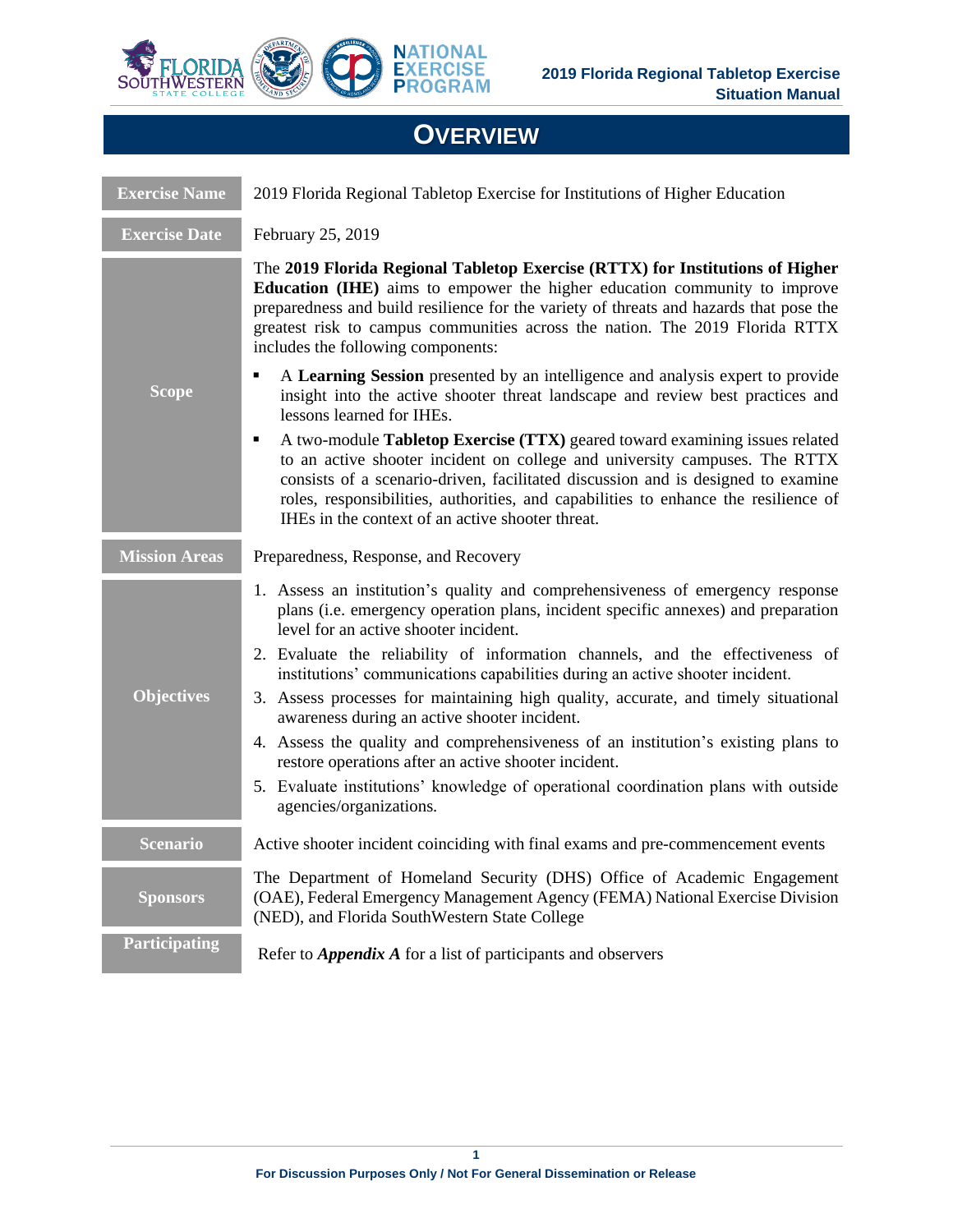

## **AGENDA**

## **2019 Florida Regional Tabletop Exercise for Institutions of Higher Education**

February 25, 2019

**Florida SouthWestern State College** 

 U Building, Room 102 8099 College Parkway Fort Myers, FL 33919

| <b>Time</b>  | <b>Activity</b>                        | <b>Presenter / Facilitator</b>                                                                                                                |
|--------------|----------------------------------------|-----------------------------------------------------------------------------------------------------------------------------------------------|
| $7:45$ a.m.  | Check-in/Registration Opens            |                                                                                                                                               |
| $8:30$ a.m.  | Welcome and Opening Remarks            | Lindsay Burton<br>Program Manager<br><b>DHS OAE</b>                                                                                           |
|              |                                        | Dr. Gina Doeble<br>Vice President of Administrative Services<br>Florida SouthWestern State College                                            |
| $9:00$ a.m.  | Learning Session                       | Michael Alexander<br><b>Supervisory Senior Resident Agent</b><br>Federal Bureau of Investigation, Tampa<br>Division – Brevard Resident Agency |
| $9:45$ a.m.  | <b>Break</b>                           |                                                                                                                                               |
| $10:00$ a.m. | <b>Module 1: Preparedness</b>          | Kevin P. O'Prey, Ph.D.<br>Facilitator<br>NED Support Team                                                                                     |
| 12:00 p.m.   | Lunch                                  |                                                                                                                                               |
| $1:00$ p.m.  | <b>Module 2: Response and Recovery</b> | Kevin P. O'Prey, Ph.D.<br>Facilitator<br>NED Support Team                                                                                     |
| $3:00$ p.m.  | <b>After-Action Review</b>             | Kevin P. O'Prey, Ph.D.<br>Facilitator<br><b>NED Support Team</b>                                                                              |
| $3:30$ p.m.  | <b>Closing Remarks</b>                 | <b>Lindsay Burton</b><br>Program Manager<br><b>DHS OAE</b>                                                                                    |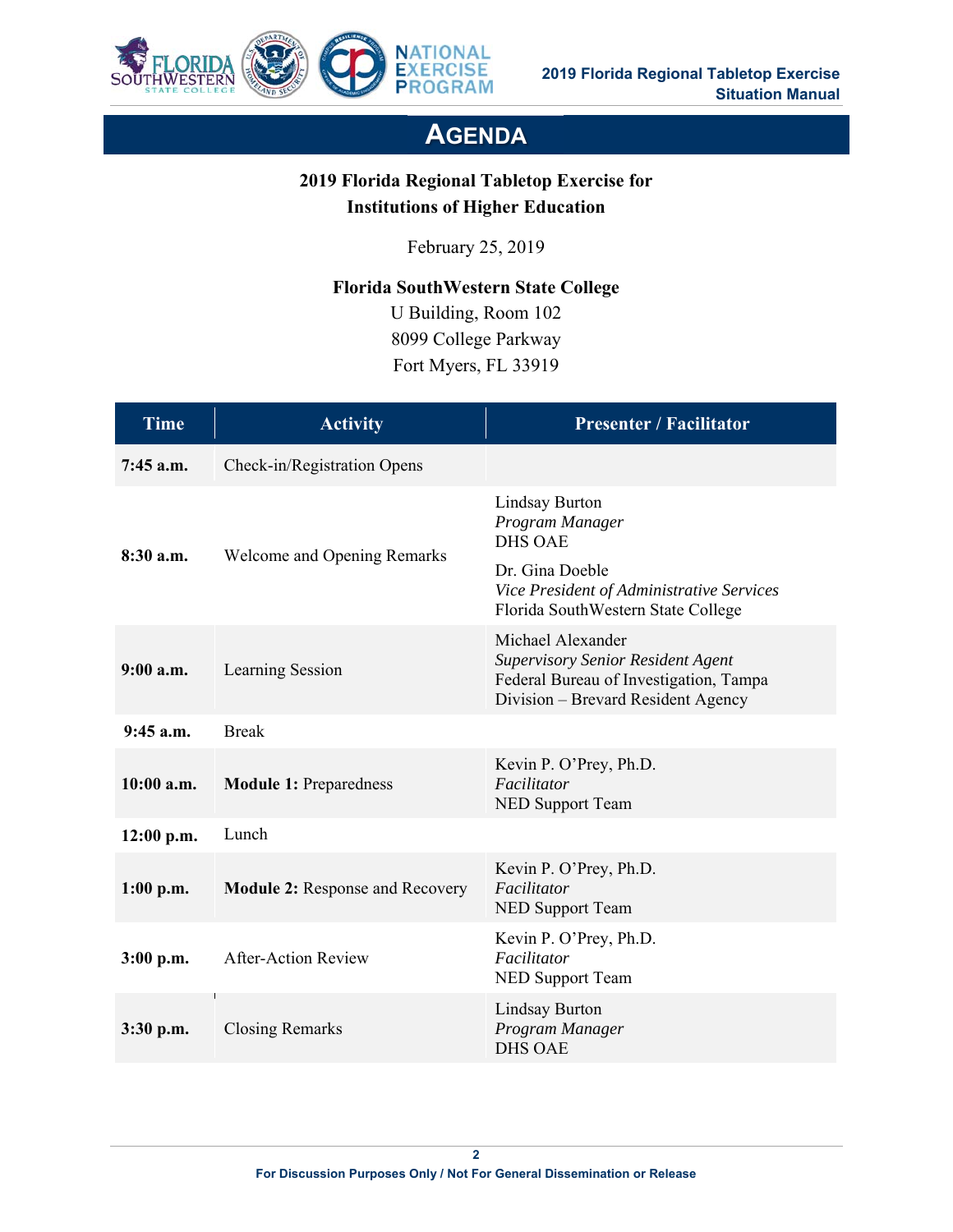

## **PARTICIPANT INFORMATION AND GUIDANCE**

#### **Participant Roles and Responsibilities**

The term *participant* encompasses many groups of people, not just those playing in the exercise portion of the event. Participant roles and responsibilities are as follows:

## **Facilitator**

 Facilitators are responsible for guiding overall exercise play and ensuring that participant discussions remain focused on the exercise objectives during module discussions. They also provide additional information and resolve questions as required. They are responsible for making sure different viewpoints are recognized and discussed.

### **Players**

Players have an active role in discussing their institution's activities during the exercise. Delegations of players discuss response actions to address the scenario based on expert knowledge of procedures, as well as how they would perform their functions on their respective campuses.

### **Observers**

 While observers do not directly participate in the exercise, they may view selected segments of the exercise. Observers that are subject-matter experts (SME) on topics relevant to the scenario are readily available as resources and are encouraged to share key insights and information with participants during conduct.

## **Support Staff**

The exercise support staff performs administrative and logistical support tasks during the exercise.

### **Note-Takers**

Note-takers will be present during the module discussions and the learning session to assist with capturing exercise discussions to inform the RTTX Summary Report.

#### **Exercise Structure**

The 2019 Florida RTTX event consists of one 45-minute Learning Session, two 120-minute exercise modules, and one after-action review session.

 During the Learning Session, an intelligence and analysis expert will provide insight into the active shooter threat landscape and review best practices and lessons learned for IHEs.

 polling question, and group-wide plenary discussion. Participants will use visual aids throughout the Each exercise module consists of four separate activities: scenario updates, small group discussion, a exercise and will be asked to answer polling questions using their own mobile devices.

The after-action review session will summarize key takeaways and best practices discussed throughout the exercise.

### **Exercise Guidelines**

 This event incorporates a scenario-based format that is informed and guided by exercise objectives. The modules and discussion questions support the achievement of exercise objectives by initiating discussions, facilitating decision-making, and examining appropriate response outcomes based on the exercise scenario.

 **Participants are expected to act as they would in their real-world roles for their home institutions when considering the scenario,** offering observations and discussing strategic and tactical decisions. This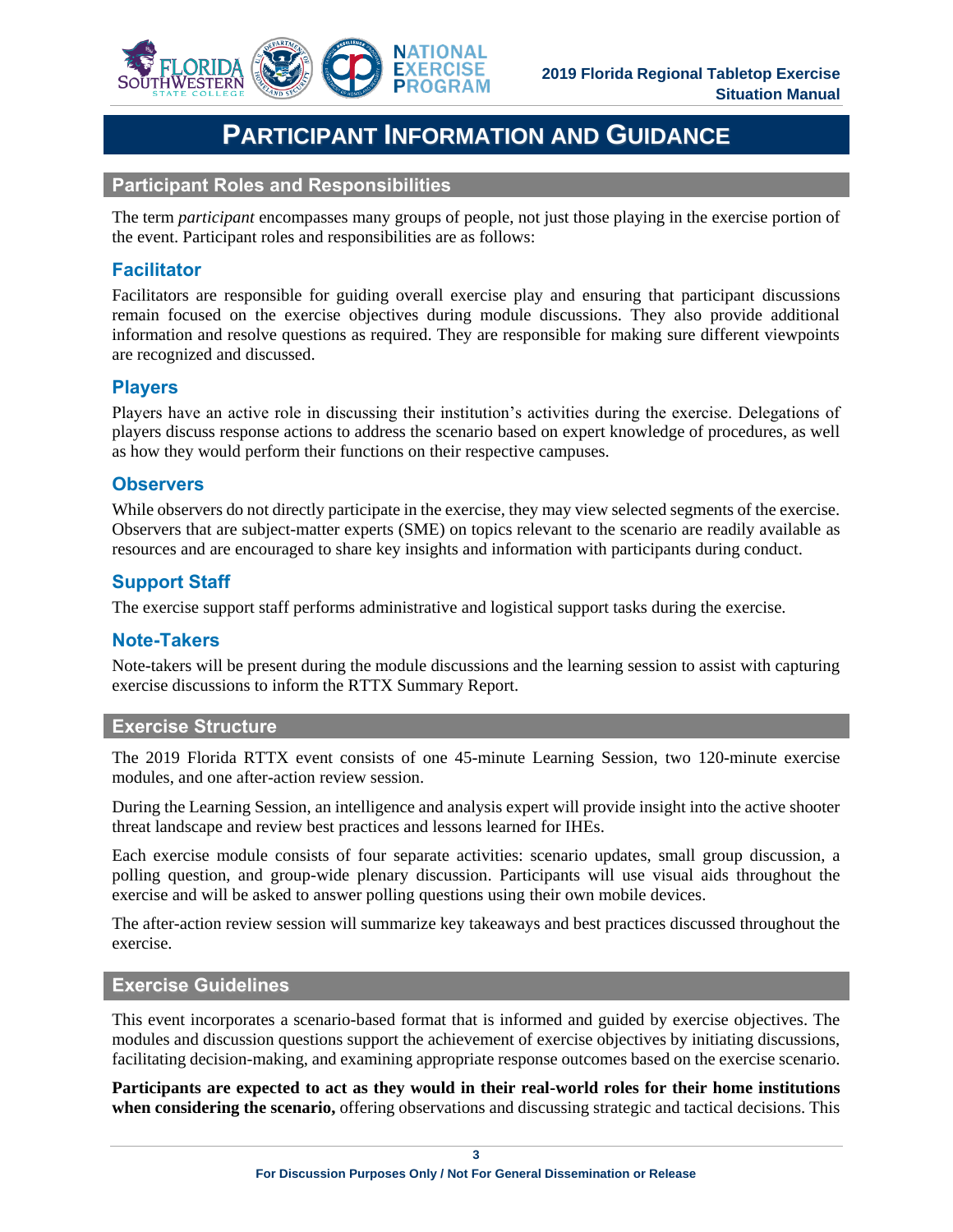

### **2019 Florida Regional Tabletop Exercise Situation Manual**

 approach allows the discussion to focus on situations within a moving timeline and for participants to contribute to the discussion from the perspective of their role in this scenario. The facilitator will ensure that the scenario progresses at an appropriate pace and that all participants have an opportunity to contribute.

 The 2019 Florida RTTX will be held in an open, low-stress, no-fault, and non-attribution environment.  **reflect your organization's final position on an issue.** The exercise is exploratory and serves to identify Varying viewpoints and disagreements are expected. **Decisions are not precedent-setting and may not**  issues, as well as multiple options and possible solutions.

#### **Assumptions and Artificialities**

 In any exercise, assumptions and artificialities are necessary to complete play in the time allotted and/or to account for logistical limitations. Exercise participants should accept that assumptions and artificialities are inherent in any exercise and should not allow these considerations to negatively impact their participation.

## **Assumptions**

 Assumptions constitute the implied factual foundation for the exercise and, as such, are assumed to be present before the exercise starts. The following assumptions apply to the exercise:

- The exercise scenario is plausible and events occur as they are presented;
- **Players are to respond to the scenario as if events were taking place on their campus**; and,
- Exercise players will use existing plans, policies, procedures, and resources.

## **Artificialities**

During this exercise, the following artificialities apply:

- **•** There is no "hidden agenda" nor are there any trick questions; and,
- **•** The scenario assumes certain player actions throughout each of the modules. Players should first discuss the actions stipulated by the scenario; however, players are welcome to engage in "what if" discussions of alternative scenario conditions.

## **Exercise Evaluation**

Following this event, an exercise After-Action Report (AAR) will be developed to evaluate performance against exercise objectives and document strengths and areas for improvement. Exercise and after-action review discussions will inform AAR content; however, information in the AAR will **not** be attributed to any particular IHE.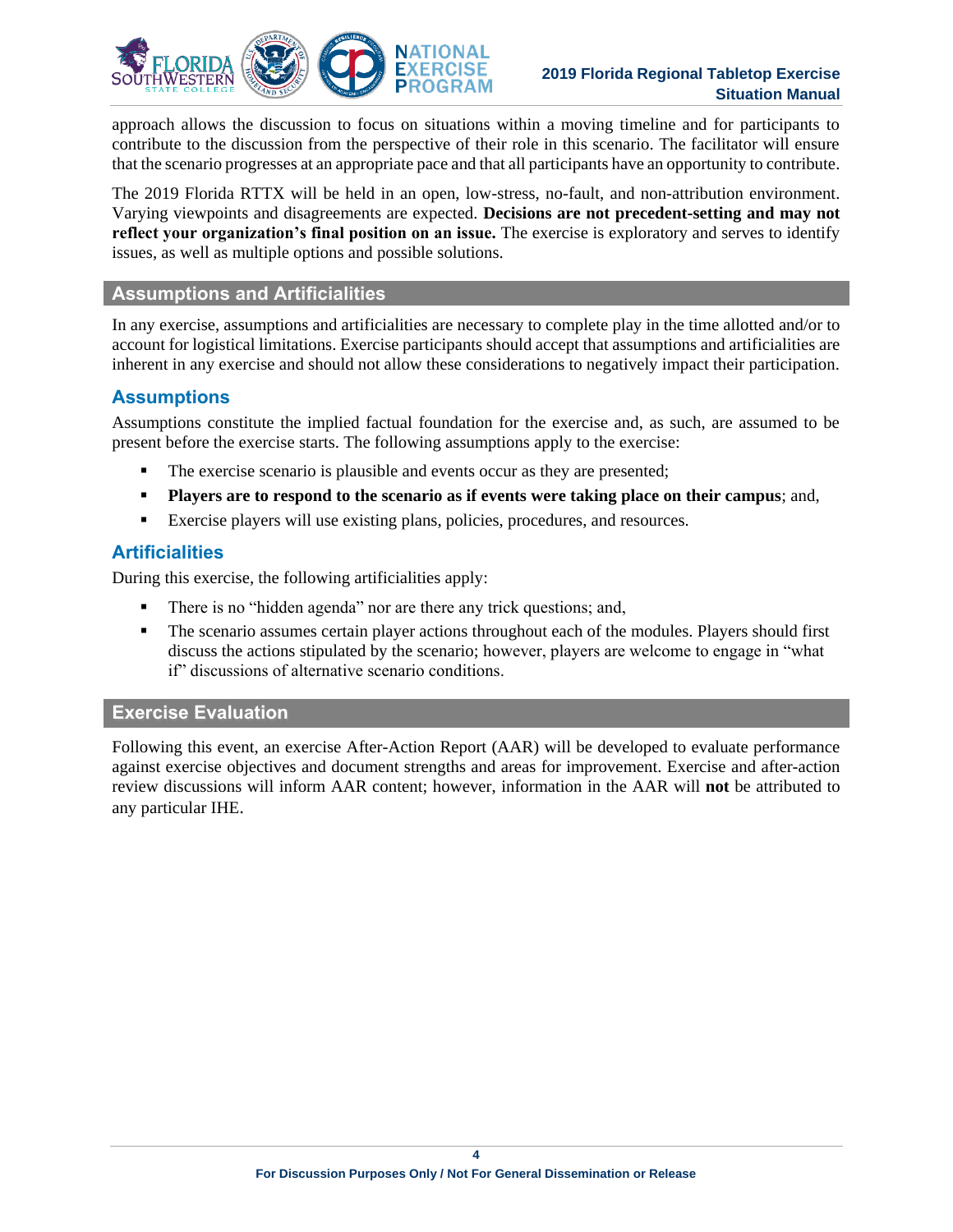

## **MODULE 1: PREPAREDNESS**

#### **Scenario Update**

## **Background**

Campus personnel are busy preparing for your institution's commencement ceremony to be held on Saturday, May 11, 2019. Planning teams and institution leadership are busy finalizing logistics for the commencement and other pre-graduation events.

All students are preparing for and taking final exams. Your institution's health services, student life, and other departments have increased staffing levels to address issues that typically arise during final exam periods, including health problems, high stress levels, and incidents during end-of-year celebrations.

At this time, your institution has flagged several threats on Twitter from students who are angry at the school due to their inability to graduate because of failed classes. Some posts identify specific professors. In coordination with internal and external partners, your institution determines that the threats are unsubstantiated. Campus personnel begin discussions regarding additional security measures to implement if needed.

## **May 1, 2019 – First Day of Finals [H-4 – H-1.5 hrs]**

 posted. The threats increase in specificity as the morning goes on, and your institution reevaluates current Your institution continues to monitor Twitter and other social media platforms as additional threats are security levels at all campus locations.

 Meanwhile, numerous events (e.g., final exams, student organization award ceremonies, athletic parades, end-of-year meetings) are also taking place on campus and students are beginning to move out of on-campus housing. Additionally, campus personnel begin to set up for commencement week events. Crowd levels peak in the late morning due to these simultaneous events and heavy traffic and parked vehicles begin to obstruct ingress and egress routes. At 10:30AM, your institution's public safety department receives a call reporting an individual with a weapon spotted in one of the buildings on campus.

### **Discussion Questions**

### **Event Planning**

- 1. According to your institution's safety plans, policies, and procedures, how are normal campus operations adjusted during final exam periods and coinciding pre-commencement campus events and how do you ensure safety and security?
- 2. What considerations does your institution review when determining staffing for major campus events or periods of significant on-campus activity?
- 3. How does your institution plan to recruit and train special event volunteers, if needed?
- 4. Does your institution have incident-specific preparedness and response plans?
- 5. What assets and resources are at your institution's disposal, both internal to your institution and in the neighboring community, to prepare for special pre-commencement events?

## **Information Sharing and Maintaining Situational Awareness**

- 1. Prior to and during campus events, what actions does your institution take to maintain situational awareness on campus and identify potential threats to the campus community?
- 2. How does your institution collect, verify, and share information with all stakeholders, both internal and external?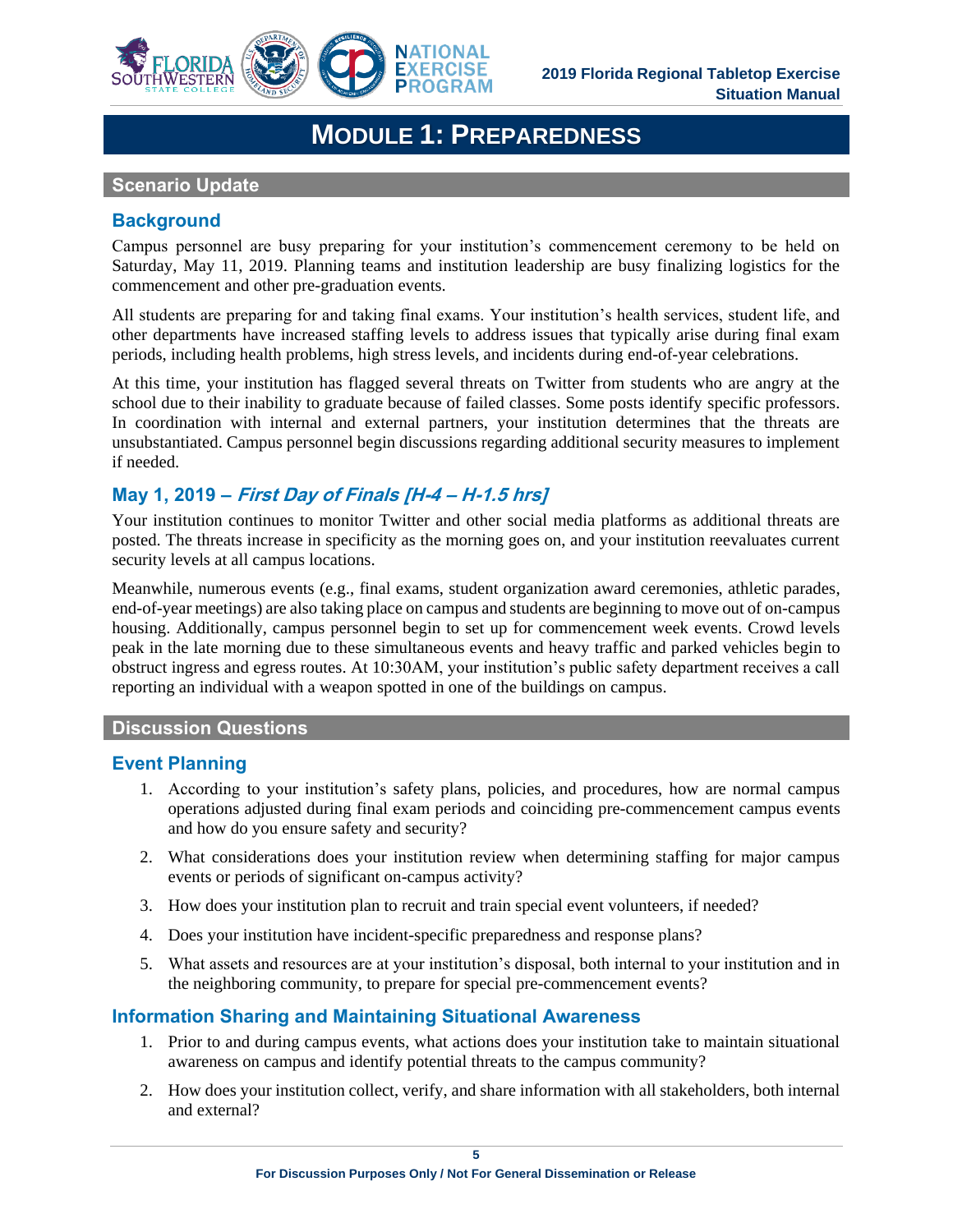

- 3. How does your institution communicate with groups on campus that may require specialized messaging mechanisms? (e.g., international students, foreign exchange students, students taking final exams, on-campus visitors, access and functional needs population)
- 4. How does your institution's information-sharing posture change in the event of a reported threat on campus?
- 5. What technologies can your institution leverage to identify online threats, assess their credibility, and report them to appropriate authorities?
- 6. How would your institution verify incoming information, from social media or otherwise, to determine if a threat is credible?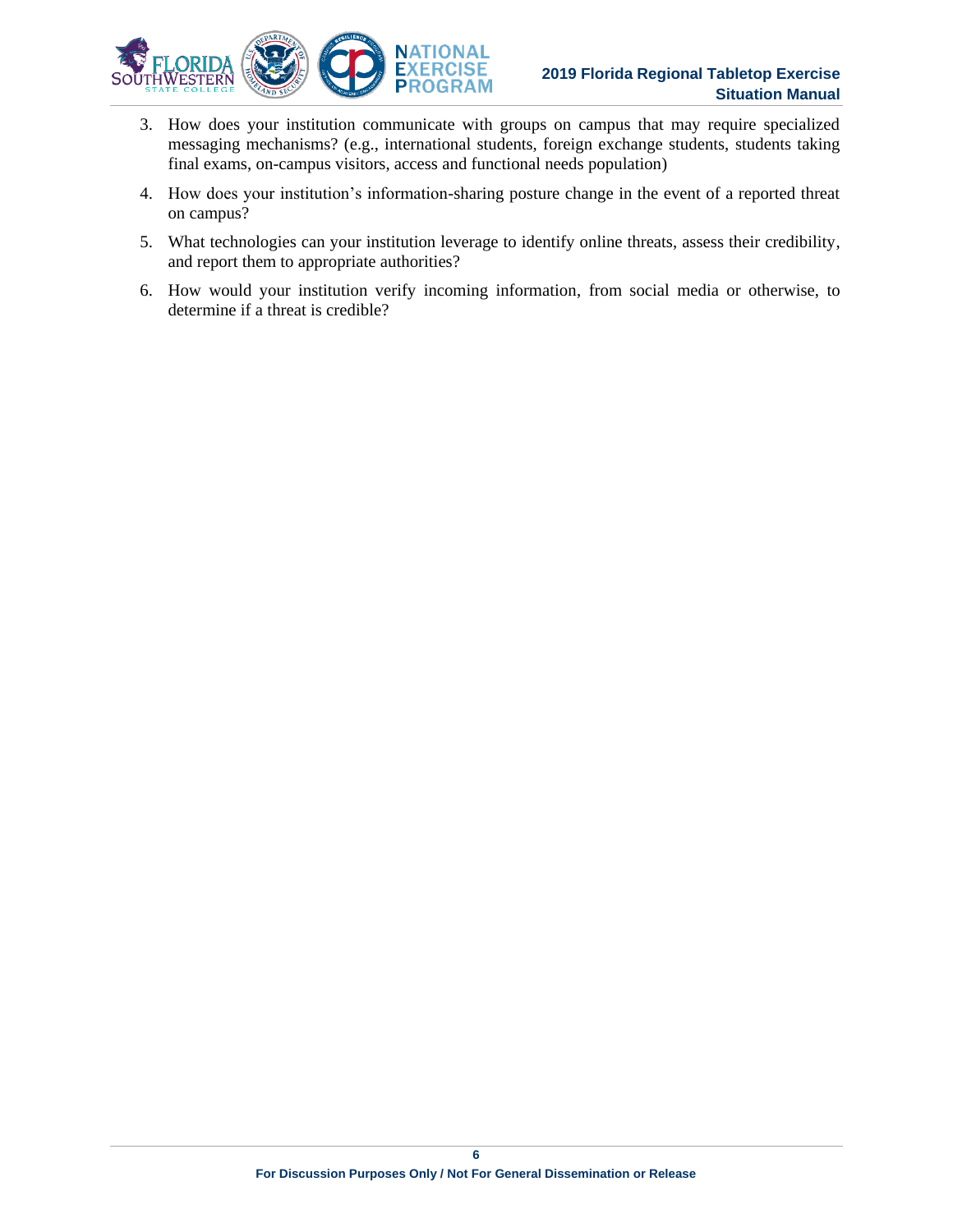

## **MODULE 2: RESPONSE AND RECOVERY**

## **Scenario Update**

## **May 1, 2019 – First Day of Finals [H – H+30 mins]**

 crowd in the surrounding area disperses in multiple directions seeking shelter. Some students flee while others remain inside to shelter in place. Several calls to 911 include reports of gunshots, but callers provide Just after 12:00PM, students hear gunshots ringing out amid a crowd near a large lecture hall. Much of the conflicting information regarding the number and location of the shooter(s).

 After several minutes, additional gunshots are heard near the initial location and law enforcement personnel identify and apprehend the shooter.

 #evacuate. Students and faculty post about the shooter, the number of casualties, and their emotional posts include incorrect reports of conspiracy theories, an ongoing active shooter situation, and other rumors. The shooting is now trending across multiple social media platforms, using the hashtags #activeshooter and reactions to being involved. These posts include live-streaming videos of panic during and following the actual shooting. Campus leadership have not yet announced the shooter's identity or motives. Social media

There are unconfirmed reports of several fatalities and more than a dozen injuries. Emergency responders and medical personnel arrive on campus to triage and treat injuries. Accessibility to your institution's campus is more restricted than during normal operations due to the number of visitors present for precommencement and other end-of-year events occurring on campus and student move-out. Several students and visitors have illegally parked vehicles and moving trucks near campus, blocking roads and impeding already congested traffic patterns.

## **May 1, 2019 – First Day of Finals [H+1 – H+4 hrs]**

 Your institution confirms that the shooting has resulted in four fatalities and more than 20 injuries. Local, regional, and national media outlets have arrived on campus and are broadcasting live interviews with students and your institution's faculty and staff.

Students and visiting family members who evacuated, and those sheltered in place, are awaiting further guidance from your institution's leadership. Parents begin contacting your institution inquiring about the location of their students. Nearly all students were on campus at the time of the incident, including those who live off-campus, who were attending final exams or pre-graduation events. Students, faculty, and staff await further communication from your institution's leadership.

#### **Discussion Questions**

### **Immediate Response Priorities**

- 1. What is your institution's protocol for establishing incident command during an active shooter incident?
- 2. Given the scenario, what protective measures would your institution adopt during and following an active shooter incident on campus?
- 3. What plans and policies guide your institution's communications and emergency notifications following a violent incident on campus?
- 4. What procedures guide your institution's management of interactions with media outlets (i.e., press brief location, integration of key personnel with public-facing representative, frequency of updates, etc.)?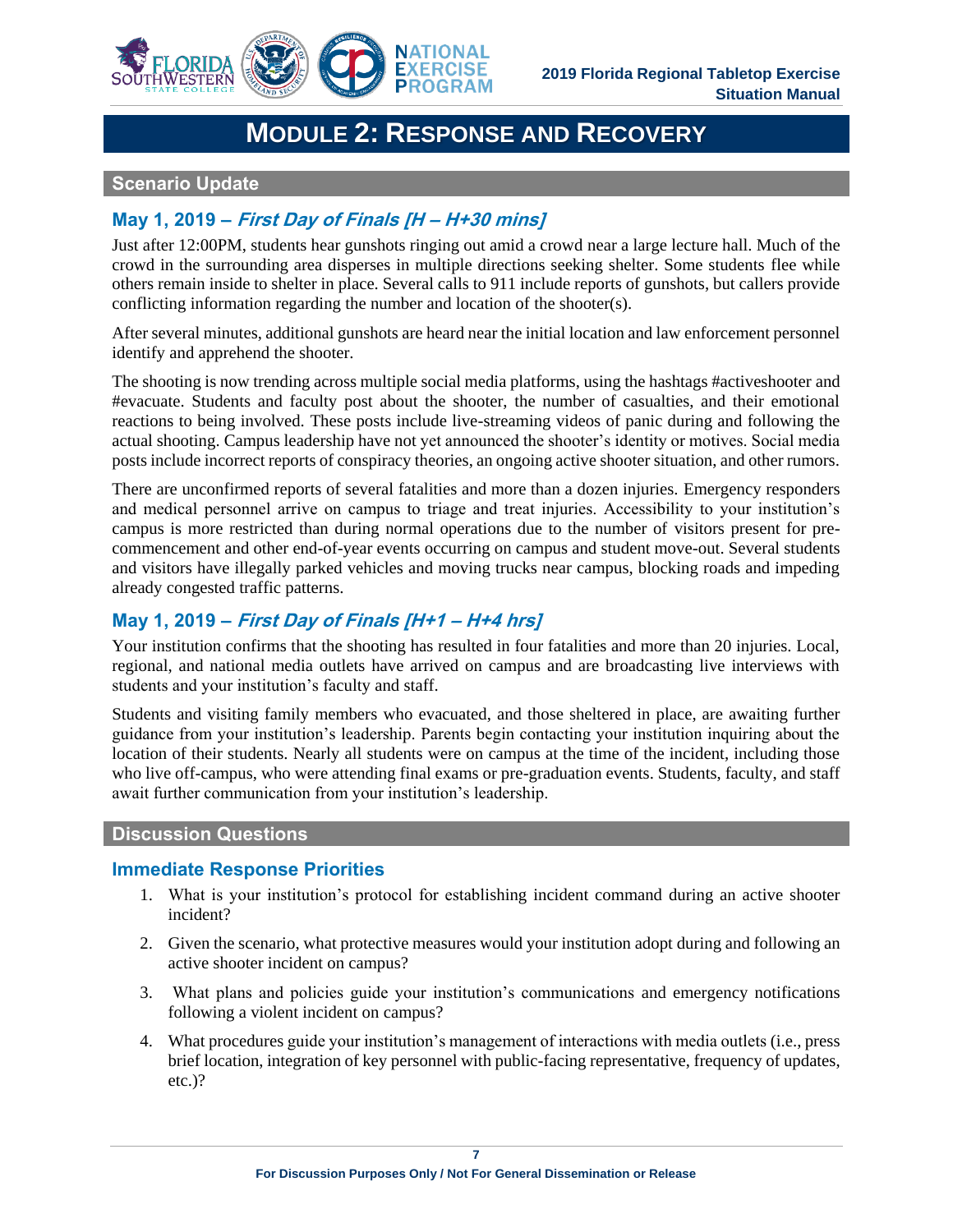

 5. How would your institution identify and respond to false claims or misinformation being perpetuated on social media in the immediate aftermath of an active shooter incident?

### **Scene Control and Fatality Management**

- 1. How would your institution's campus security, working with local law enforcement personnel, manage and secure the scene following the incident?
- 2. What are your institution's policies, plans, and procedures regarding tracking the status and location of individuals who have been injured or fatally wounded?
- 3. What procedures would guide your institution's response operations regarding fatality management, victim identification, and coordination with local hospitals?
- 4. How would your institution manage the exchange of postmortem information between officials and families?
- 5. Who is responsible for documenting relevant incident information to be used both during and after response operations? What information would be most useful to capture?

### **Academic Continuity and Recovery**

- 1. When would your institution lift on-campus emergency orders?
- 2. How will your institution provide assistance and support to families and community members during the aftermath of an incident?
- 3. How would your institution address increased demand for mental health services on campus, as well as impacted individuals and/or families off-campus?
- 4. Would your institution modify current mental health service policies, plans, and procedures to allow for additional resources/support services (i.e., introduction of new/additional services, outsource to/bring in third party mental health vendors, online services, etc.)?
- 5. How would your institution's leadership make decisions regarding continuity of campus and academic operations?
- 6. How would your institution coordinate decisions regarding possible relocation of campus activities and academic functions?
- 7. What strategies would your institution's leadership implement to uphold positive public branding to attract new students and retain current students?
- 8. How would your institution address student and parent concerns regarding their own, or their student's return to campus? How would your institution address concerns from the incoming freshman class?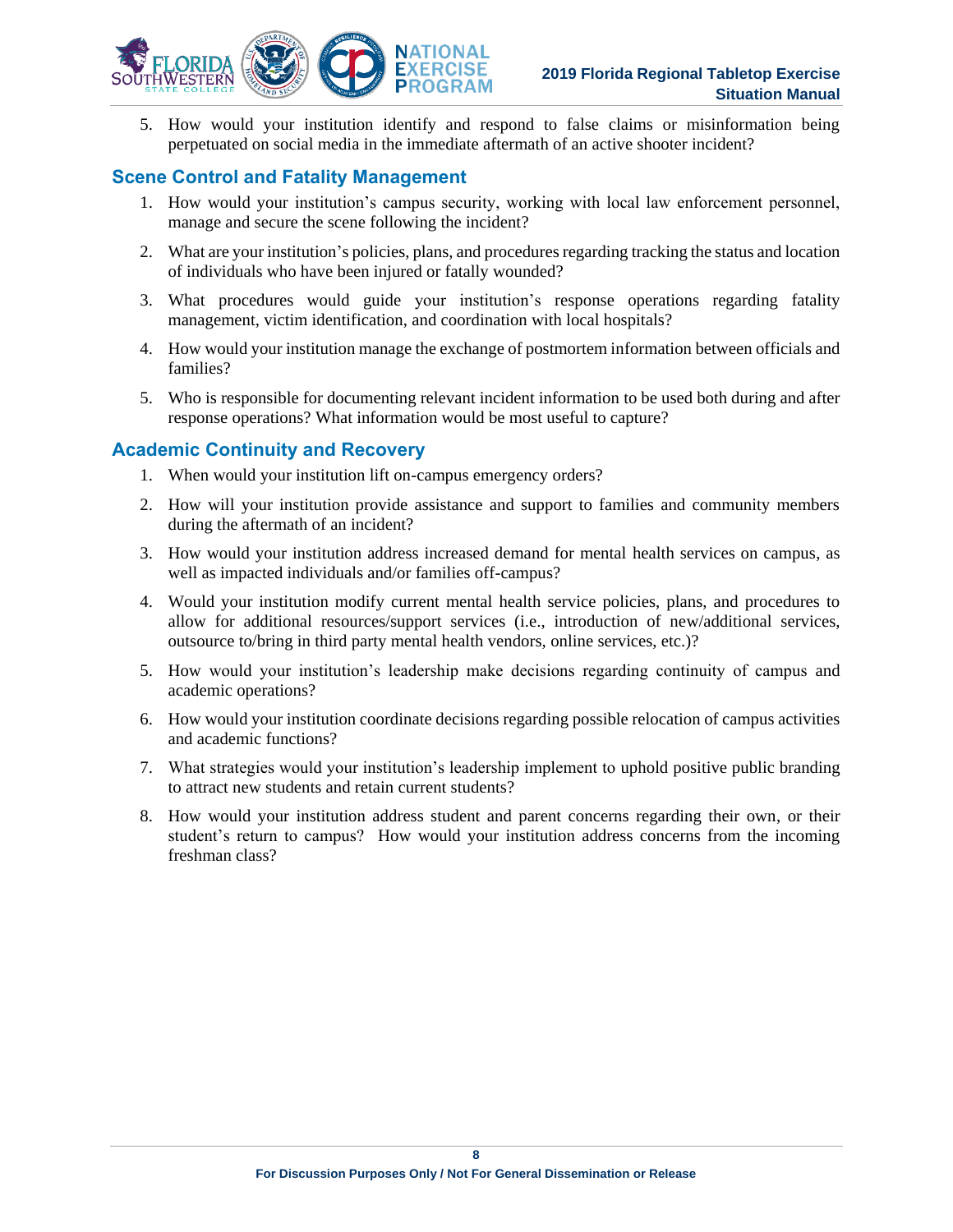

## **APPENDIX A: PARTICIPANT AND OBSERVER ORGANIZATIONS**

| <b>Institutions of Higher Education (Participants)</b> |                                              |  |  |  |
|--------------------------------------------------------|----------------------------------------------|--|--|--|
| Ave Maria University                                   | New College of Florida                       |  |  |  |
| Embry Riddle Aeronautical University                   | Northwest Florida State College              |  |  |  |
| Florida A&M University                                 | Pasco-Hernando State College                 |  |  |  |
| Florida Gulf Coast University                          | Polk State College                           |  |  |  |
| Florida Institute of Technology                        | Rollins College                              |  |  |  |
| Florida International University                       | St. Petersburg College                       |  |  |  |
| Florida SouthWestern State College                     | State College of Florida Manatee-Sarasota    |  |  |  |
| Florida State University                               | <b>Stetson University</b>                    |  |  |  |
| Hillsborough Community College                         | Tallahassee Community College                |  |  |  |
| <b>Hodges University</b>                               | University of Central Florida                |  |  |  |
| Indian River State College                             | University of Florida                        |  |  |  |
| Keiser University                                      | University of Miami                          |  |  |  |
| Lake-Sumter State College                              | University of South Carolina Upstate         |  |  |  |
| Lorain County Community College                        | University of South Florida                  |  |  |  |
| Lynn University                                        | University of South Florida Sarasota-Manatee |  |  |  |
| Organizations and Associations (Observans)             |                                              |  |  |  |

#### **Organizations and Associations (Observers)**

| Broward County Sheriff's Office                                                                                  | Lee County Sheriff's Office                                              |  |  |  |
|------------------------------------------------------------------------------------------------------------------|--------------------------------------------------------------------------|--|--|--|
| Florida Department of Education                                                                                  | Southern Regional Education Board                                        |  |  |  |
| Lee County Emergency Management                                                                                  | St. Petersburg Police Department                                         |  |  |  |
| Lee County Emergency Medical Services                                                                            | Veritas, LLC                                                             |  |  |  |
| <b>Government Partners (Observers)</b>                                                                           |                                                                          |  |  |  |
| Department of Homeland Security, Cybersecurity and<br><b>Infrastructure Security Agency</b>                      | Federal Bureau of Investigation                                          |  |  |  |
| Department of Homeland Security, Immigration and<br>Customs Enforcement, Student and Exchange Visitor<br>Program | Federal Emergency Management Agency National<br><b>Exercise Division</b> |  |  |  |
| Department of Homeland Security, Office of Academic<br>Engagement                                                | Florida Department of Law Enforcement                                    |  |  |  |
| $\mathbf{D}$ and $\mathbf{C}$ is the set of $\mathbf{D}$ and $\mathbf{C}$ is the set of $\mathbf{C}$             |                                                                          |  |  |  |

Department of Homeland Security, Office of Intelligence & Analysis